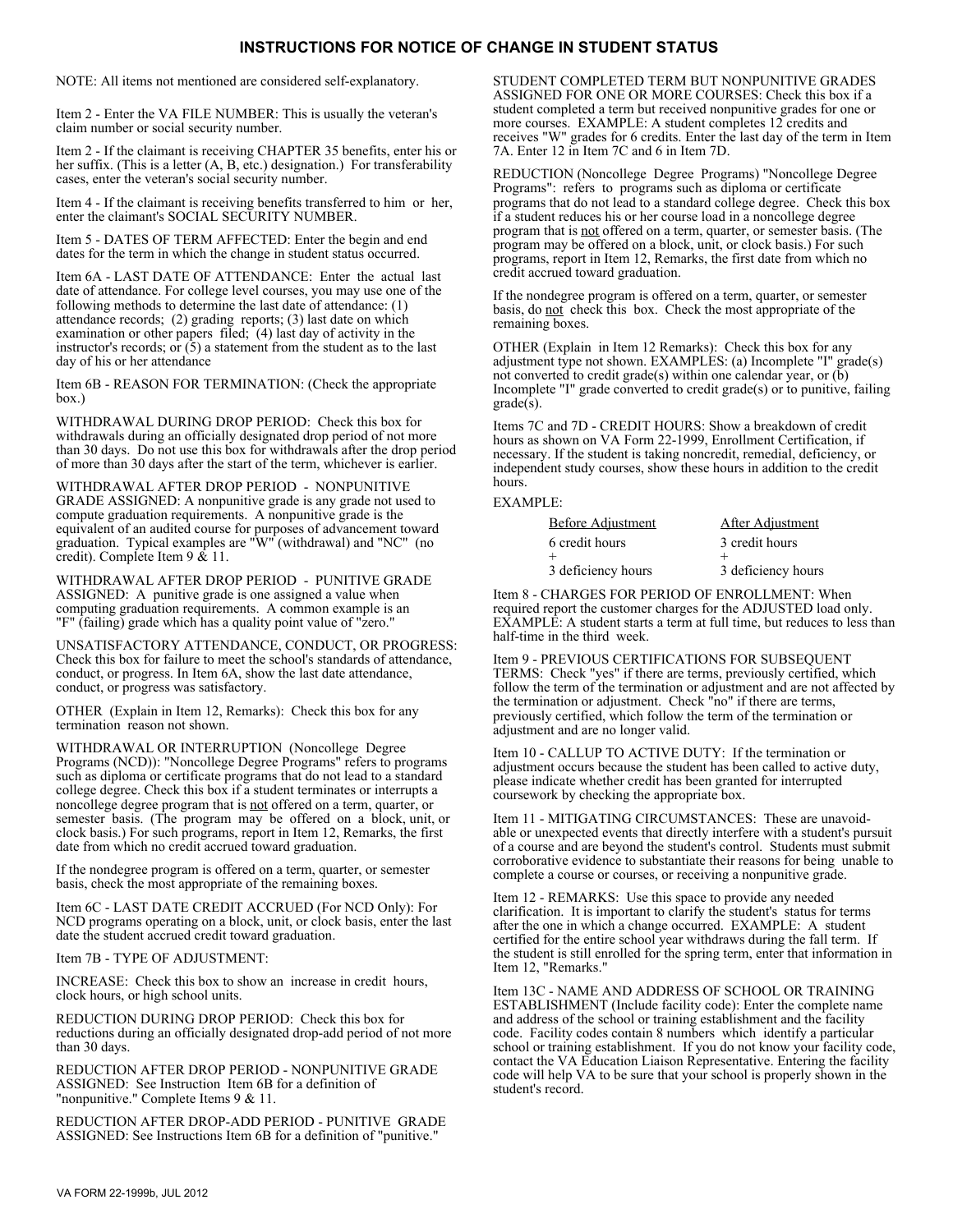PRIVACY ACT INFORMATION: VA will not disclose information collected on this form to any source other than what has been authorized under the Privacy Act of 1974 or Title 38 CFR 1.576 for routine uses (i.e., award of benefits) as identified in the VA system of records, 58VA21/22, Compensation, Pension, Education and Vocational Rehabilitation and Employment Records - VA, published in the Federal Register. Your obligation to respond is required to obtain benefits. We cannot pay the student any further education benefits until we receive this information (38 U.S.C 3684). Information submitted is subject to verification through computer matching programs with other agencies.

RESPONDENT BURDEN: We need this information to determine whether educational benefits should be increased, decreased, or terminated, and if so, the effective date of such change (38 U.S.C. 3034(a), 3241, 3474, 3524, 3680(a), and 10 U.S.C. 510, 1636(b), and chapter 1607). Title 38, U.S.C., allows us to ask for this information. We estimate that you will need an average of 10 minutes, to review the instructions, find the information, and complete this form. VA cannot conduct or sponsor a collection of information unless a valid OMB control number is displayed. You are not required to respond to a collection of information if this number is not displayed.Valid OMB control numbers can be located on the OMB Intenet Page at http://www.whitehouse.gov/omb/library/OMBINV.VA.EPA.htm#VA. If desired, you can call 1-888-GI-BILL-1 (1-888-442-4551), (Telecommunications Device for the Deaf (TDD), Federal Relay number is 711), to get information on where to send your comments or suggestions about this form.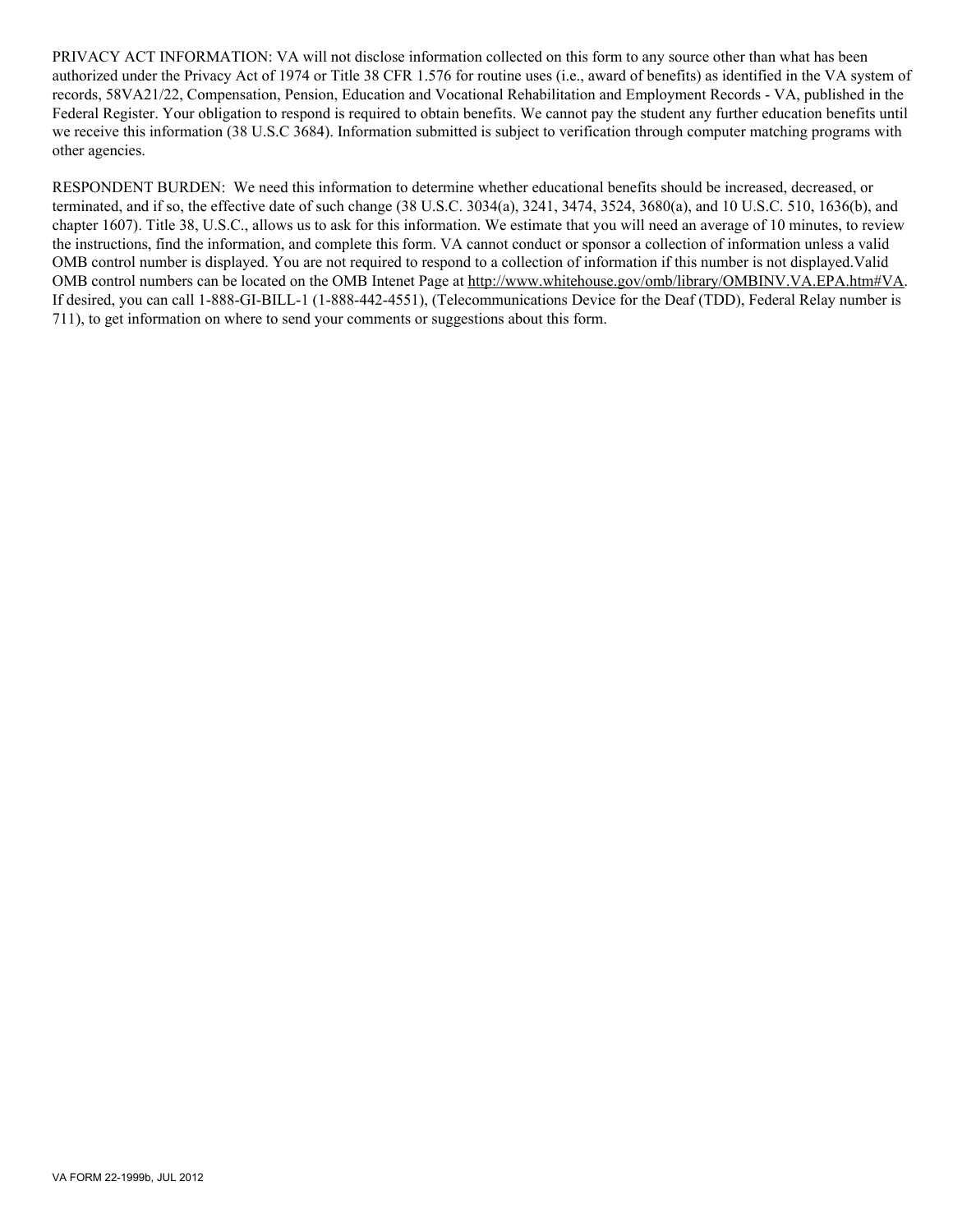|                                                                                    |                                                                                                                                                                                                                                                         |                                                                                                                                                                                                                                                                                                                                                                          |                    | NOTICE OF CHANGE IN STUDENT STATUS                                                                                                                                                                                                                                                             |                                                                                                                                                                                                      |                                                                                                            |  |  |
|------------------------------------------------------------------------------------|---------------------------------------------------------------------------------------------------------------------------------------------------------------------------------------------------------------------------------------------------------|--------------------------------------------------------------------------------------------------------------------------------------------------------------------------------------------------------------------------------------------------------------------------------------------------------------------------------------------------------------------------|--------------------|------------------------------------------------------------------------------------------------------------------------------------------------------------------------------------------------------------------------------------------------------------------------------------------------|------------------------------------------------------------------------------------------------------------------------------------------------------------------------------------------------------|------------------------------------------------------------------------------------------------------------|--|--|
|                                                                                    | 1. NAME OF STUDENT (First, Middle, Last)                                                                                                                                                                                                                |                                                                                                                                                                                                                                                                                                                                                                          |                    |                                                                                                                                                                                                                                                                                                | 2. VA FILE NO. (For chapter 35, include suffix. For transferability cases,<br>enter the veteran's Social Security Number)<br>4. SOCIAL SECURITY NO. OF APPLICANT (If not entered om<br>Item 2 above) |                                                                                                            |  |  |
| 3. CURRENT ADDRESS OF STUDENT                                                      |                                                                                                                                                                                                                                                         |                                                                                                                                                                                                                                                                                                                                                                          |                    |                                                                                                                                                                                                                                                                                                |                                                                                                                                                                                                      |                                                                                                            |  |  |
|                                                                                    |                                                                                                                                                                                                                                                         | 5. DATES OF TERM AFFECTED                                                                                                                                                                                                                                                                                                                                                |                    |                                                                                                                                                                                                                                                                                                |                                                                                                                                                                                                      |                                                                                                            |  |  |
| A. BEGIN DATE                                                                      |                                                                                                                                                                                                                                                         |                                                                                                                                                                                                                                                                                                                                                                          | <b>B. END DATE</b> |                                                                                                                                                                                                                                                                                                |                                                                                                                                                                                                      |                                                                                                            |  |  |
|                                                                                    |                                                                                                                                                                                                                                                         | 5. TERMINATION (Complete Items A and B, and C if applicable)                                                                                                                                                                                                                                                                                                             |                    |                                                                                                                                                                                                                                                                                                |                                                                                                                                                                                                      |                                                                                                            |  |  |
| A. LAST DATE OF<br><b>ATTENDANCE</b>                                               | <b>B. REASON FOR TERMINATION</b><br>WITHDRAWAL BEFORE BEGINNING OF TERM<br>WITHDRAWAL DURING DROP PERIOD<br>WITHDRAWAL AFTER DROP PERIOD - NONPUNITIVE<br>GRADES ASSIGNED (If checked, complete Item 9 & 11)<br>WITHDRAWAL AFTER DROP PERIOD - PUNITIVE |                                                                                                                                                                                                                                                                                                                                                                          |                    | END OF TERM OR COURSE<br>UNSATISFACTORY ATTENDANCE, CONDUCT, OR PROGRESS<br><b>GRADUATION</b><br>WITHDRAWAL OR INTERRUPTION (Noncollege Degree Programs<br>not on term basis- see Instructions)<br>OTHER (Explain in Item 12, Remarks)                                                         |                                                                                                                                                                                                      |                                                                                                            |  |  |
|                                                                                    | <b>GRADES ASSIGNED</b><br>C. LAST DATE CREDIT ACCRUED (For non-college degree courses only)                                                                                                                                                             |                                                                                                                                                                                                                                                                                                                                                                          |                    |                                                                                                                                                                                                                                                                                                |                                                                                                                                                                                                      |                                                                                                            |  |  |
| A. DATE ADJUSTMENT                                                                 | <b>B. TYPE OF ADJUSTMENT</b>                                                                                                                                                                                                                            | 7. ADJUSTMENT OF CREDIT OR CLOCK HOURS (Complete Items A, B, and C thru H as applicable)                                                                                                                                                                                                                                                                                 |                    |                                                                                                                                                                                                                                                                                                |                                                                                                                                                                                                      |                                                                                                            |  |  |
| <b>IS EFFECTIVE</b>                                                                | <b>INCREASE</b>                                                                                                                                                                                                                                         | INCREASE ON FIRST DAY OF TERM<br>REDUCTION ON FIRST DAY OF TERM<br>REDUCTION DURING DROP PERIOD<br>REDUCTION AFTER DROP PERIOD - NONPUNITIVE<br>GRADES ASSIGNED (If checked, complete Item 9 & 11)                                                                                                                                                                       |                    | REDUCTION AFTER DROP PERIOD - PUNITIVE GRADES ASSIGNED<br>STUDENT COMPLETED TERM, BUT NONPUNITIVE GRADES ASSIGNED<br>FOR ONE OR MORE COURSES (If checked, complete Item 8)<br>REDUCTION (Noncollege Degree Programs not on term basis- see Instructions)<br>OTHER (Explain in Item 9, Remarks) |                                                                                                                                                                                                      |                                                                                                            |  |  |
| C. CREDIT HOURS BEFORE ADJUSTMENT                                                  |                                                                                                                                                                                                                                                         | D. CREDIT HOURS AFTER ADJUSTMENT                                                                                                                                                                                                                                                                                                                                         |                    | <i>professional</i> )<br><b>FULL TIME</b>                                                                                                                                                                                                                                                      | LESS THAN 1/2 TIME                                                                                                                                                                                   | E. TRAINING TIME AFTER ADJUSTMENT (For graduate and advanced<br>1/2 TIME<br>3/4 TIME<br>  1/4 TIME OR LESS |  |  |
| <b>ADJUSTMENT</b>                                                                  | F. CLOCK HOURS OR HIGH SCHOOL UNITS BEFORE                                                                                                                                                                                                              | G. CLOCK HOURS OR HIGH SCHOOL UNITS AFTER<br><b>ADJUSTMENT</b>                                                                                                                                                                                                                                                                                                           |                    |                                                                                                                                                                                                                                                                                                |                                                                                                                                                                                                      | H. REVISED ENDING DATE                                                                                     |  |  |
| benefits).                                                                         |                                                                                                                                                                                                                                                         | 8. CHARGES FOR PERIOD OF ENROLLMENT (Complete this item for in-service<br>students, student's whose training load after adjustment is less than 1/2 time and all chapter 33<br>students that have a change in status. List the charges for the adjusted load by school year,<br>term, or other period. This item does not apply to students receiving chapter 32 or 1606 | a. Tuition<br>\$   |                                                                                                                                                                                                                                                                                                | <b>B. FEES</b><br>\$                                                                                                                                                                                 | C. YELLOW RIBBON<br>(Chapter 33 only)<br>\$                                                                |  |  |
| 9. DO PREVIOUS CERTIFICATIONS FOR SUBSEQUENT TERMS REMAIN UNCHANGED?<br>YES<br> NO |                                                                                                                                                                                                                                                         |                                                                                                                                                                                                                                                                                                                                                                          |                    |                                                                                                                                                                                                                                                                                                | 10. CALLUP TO ACTIVE DUTY (Complete if student called to<br>active duty- see Instructions)<br>STUDENT CALLED UP - No Credit Granted<br>STUDENT CALLED UP - Credit Granted                            |                                                                                                            |  |  |
|                                                                                    |                                                                                                                                                                                                                                                         | MITIGATING CIRCUMSTANCES (Complete only if indicated by Item 6 or 7)                                                                                                                                                                                                                                                                                                     |                    |                                                                                                                                                                                                                                                                                                |                                                                                                                                                                                                      |                                                                                                            |  |  |
|                                                                                    |                                                                                                                                                                                                                                                         | 11. DOES THE STUDENT CLAIM THAT TERMINATION OR ADJUSTMENT ACTIONS INVOLVED MITIGATING CIRCUMSTANCES?                                                                                                                                                                                                                                                                     |                    |                                                                                                                                                                                                                                                                                                |                                                                                                                                                                                                      |                                                                                                            |  |  |
| <b>YES</b><br>  NO<br>12. REMARKS                                                  | <b>UNKNOWN</b>                                                                                                                                                                                                                                          | (If "Yes," attach student's statement together with the student's supporting evidence)                                                                                                                                                                                                                                                                                   |                    |                                                                                                                                                                                                                                                                                                |                                                                                                                                                                                                      |                                                                                                            |  |  |
|                                                                                    |                                                                                                                                                                                                                                                         |                                                                                                                                                                                                                                                                                                                                                                          |                    |                                                                                                                                                                                                                                                                                                |                                                                                                                                                                                                      |                                                                                                            |  |  |
|                                                                                    |                                                                                                                                                                                                                                                         |                                                                                                                                                                                                                                                                                                                                                                          |                    |                                                                                                                                                                                                                                                                                                |                                                                                                                                                                                                      |                                                                                                            |  |  |
|                                                                                    |                                                                                                                                                                                                                                                         |                                                                                                                                                                                                                                                                                                                                                                          |                    |                                                                                                                                                                                                                                                                                                | IT IS HEREBY CERTIFIED THAT the student's status changed on the date indicated and in accordance with the facts shown above.                                                                         |                                                                                                            |  |  |